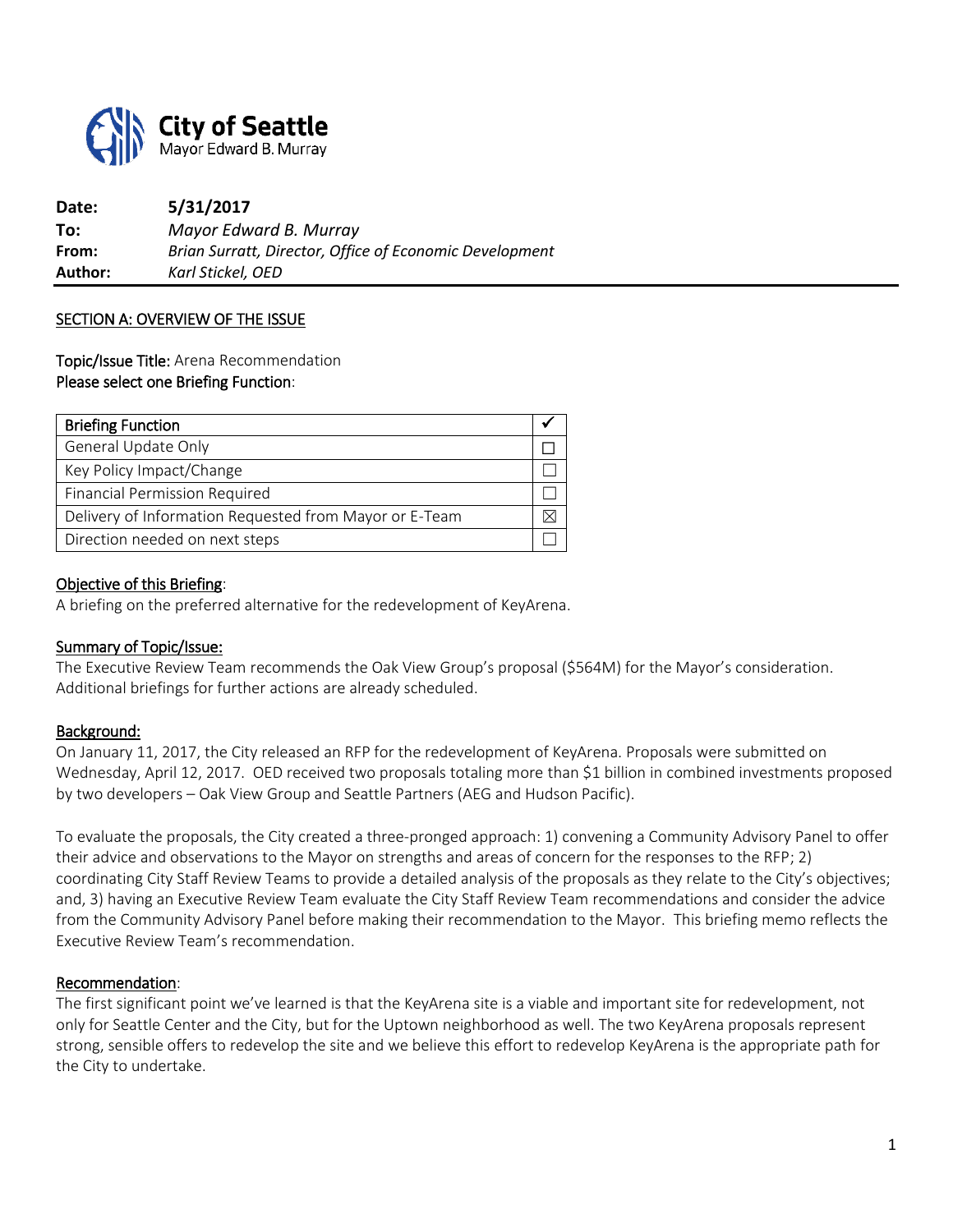As you know, the City recently commissioned a comprehensive study on the cost to fix up KeyArena. The final report, published in June 2015 by the AECOM architectural firm, estimated \$100 million cost for minimal KeyArena upgrades, with a more likely cost of \$150 million+ to repurpose the venue into something that will break even financially. With the current SODO MOU silent on this cost issue, the City rejected the idea of having two venues as not financially viable. Therefore, having one world-class civic arena serving the region for concerts, entertainment, and NBA/NHL sports is in the best interest of the City and the arena at Seattle Center is the overwhelmingly preferred site.

The importance of a strong and lasting design, supported by significant financial resources, and a solid commitment to the community are paramount to selecting a preferred alternative. The Oak View Group (OVG) offers a strong design, backed by an experienced project team with extensive background in music/entertainment and professional sports to provide a world-class arena. OVG and its partners have a strong financial background and aimed to minimize the City's financial participation as requested in the RFP. OVG has committed to the goal to retain all leadership and staff members that work at the arena. They have also committed to support and implement local hiring practices and set defined minority and local hiring goals that reflect the diversity of Seattle. OVG will establish a \$20 million community fund, with YouthCare getting \$10 million for supporting homeless youth. Further, we believe OVG's experience, resources, and connections, will provide the city with its best opportunity to secure an NHL and/or NBA team.

For these reasons, we recommend the Oak View Group as the preferred Proposer to redevelop KeyArena.

As with any proposal, there are concerns the City will need to consider when negotiating with the preferred Proposer:

- *Transportation*. Neither proposal held a strong transportation package or funding, and, it would seem that the Proposers left this to the City to stipulate the details of transportation improvements. The City will need to decide what transportation and mobility improvements make sense for the area and what portion the OVG redevelopment should be responsible for.
- *Financial/City Revenues*. The City will need to confirm a guaranteed baseline revenue (without applying credits or other incentives against this amount) as an annual income stream. Additionally, the City would want a guaranteed baseline of tax revenues, as well as an agreement on incremental tax reinvestment.
- *Neighborhood*. The City and the neighborhood will need to confirm community benefits in an agreement, likely to include transportation commitments for biking and pedestrians, supporting the creation of a community center, supporting the efforts to secure a school, helping to designate Seattle Center as an Art District, and their commitment to preserving the historic nature of the arena.

## *OVG Specific Analysis*

Oak View Group (OVG) and its partners (i.e. Madison Square Garden Company) appear to have the experience, capability, and resources to contribute significant equity and secure the financing it requires to provide a world-class civic arena. While OVG is a relatively new company, its principals, partners, and lender have decades of experience building, operating, and financing comparable world-class arenas with municipalities in the U.S. and around the world. The City has also had the benefit of working directly with the principal owner of OVG, Tim Leiweke, on his company's proposal.

Design is a strength of the OVG proposal – it meets NHL/NBA standards, provides for a flexible approach to adjust to future changes, and maintains existing roofline completely which puts forward a true historic preservation design option for the Arena that would likely meet federal standards. While OVG maintains the historic roof, they completely gut and remodel the interior, with a full rebuild of the lower and upper bowl—offering what seems to be a new arena under the historic roof. The design also offers some surety that the aesthetic and scale of the new Arena will integrate well into the Seattle Center campus and Uptown neighborhood.

From a financial standpoint, OVG's principals' experience and financial support from the Madison Square Garden Company give OVG and its partners an excellent chance to secure the construction and long-term debt necessary to construct and operate the arena. A major strength of OVG's construction financing proposal is that it does not require an upfront infusion of City dollars (i.e. no bonds issued or new taxes proposed). Construction financing is private equity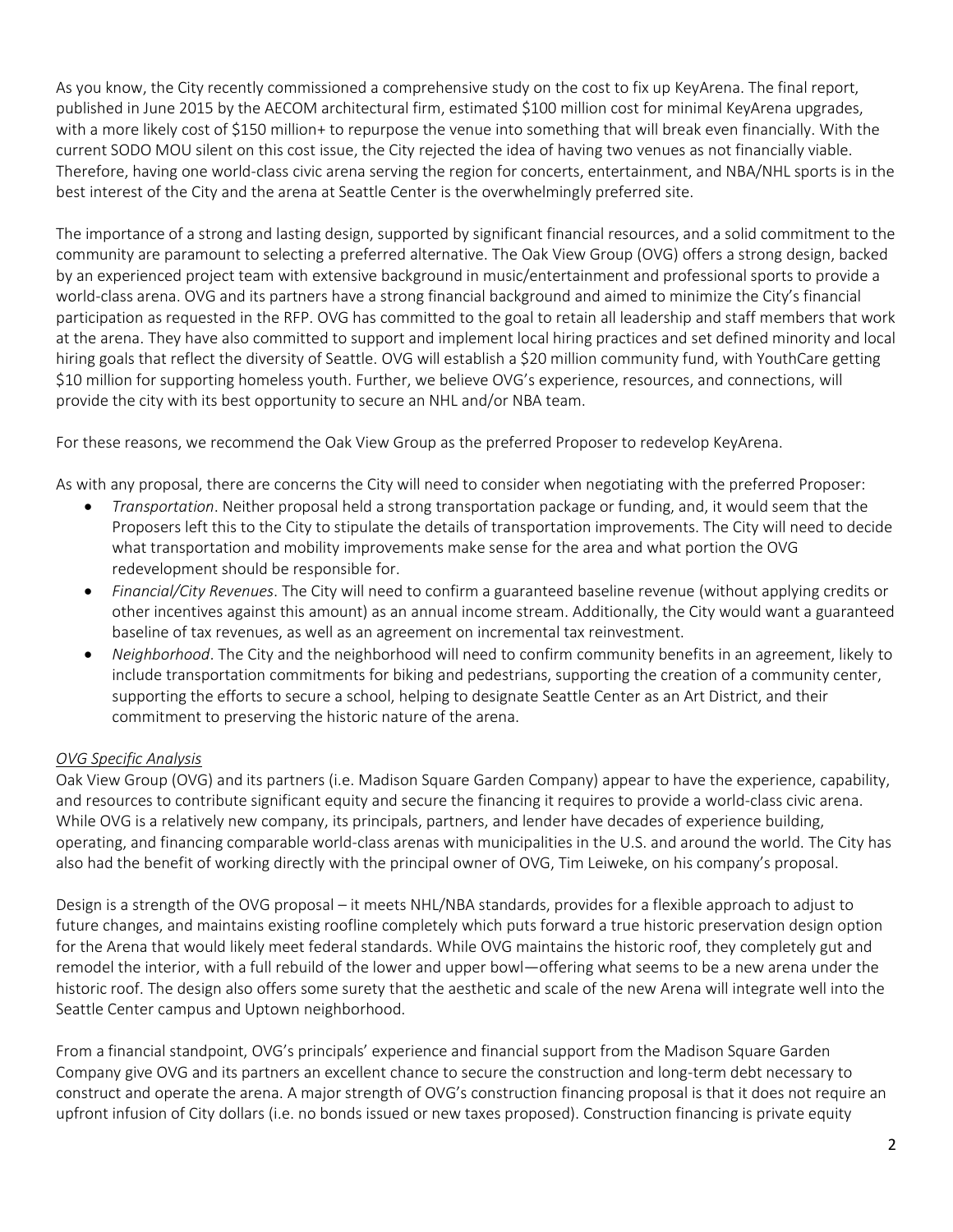focused and private debt issuance. Goldman Sachs would finance the debt. OVG creates a capital reserve fund for maintenance and capital improvements to the building. They would initially contribute \$1 million upon completion of the arena and add \$1 million annually, up to the balance of \$5 million.

OVG provided a good, overall transportation analysis of the existing transportation conditions and ideas for mitigating potential transportation issues. OVG pledged to hire full-time community liaison to help with managing traffic and parking issues as they arise. OVG provided an analysis of use of existing and dispersed parking garages identifying more than 11,000 stalls within a 3/4-mile radius of Seattle Center. OVG also suggests making Westlake Monorail station improvements to accommodate more mass transit riders to and from Seattle Center. And, OVG's underground truck loading is a smart improvement over the existing space. OVG is flexible on whether to include the parking garage, in order to alleviate permitting and transportation issues. OVG also promises to provide personnel for traffic management, signage, police presence for event traffic control, and other mitigating measures (such as partnerships/incentives with Uber and Lyft, bike valet service, shuttle service, regional park-and-ride event shuttles, subsidized transit and Monorail fares, subsidized parking in SLU/downtown garages, and marketing/technology solutions).

We understand that OVG will strive to be an integral part of the community and will embrace diversity by using this redevelopment to help the local community and those in need. OVG has made strong commitments to the Uptown neighborhood and to the Uptown Alliance mission. OVG is committed to living wage, local hiring, WMBE participation, apprentice programs and local hiring diversity initiatives. OVG commits to relocating tenants or helping them with relocation costs, or, if appropriate, accommodating tenants on the site. They will accommodate the Seattle Storm and Seattle University agreements at KeyArena.

OVG will establish a \$20 million community fund, with YouthCare getting \$10 million for supporting homeless youth. OVG proposes to retain leadership and staff personnel at KeyArena, as well as implement a local hiring practice through a Community Workforce Agreement.

From the music standpoint, the ability to program a robust mix of music and entertainment is a strength for OVG, as they have partnered with Live Nation Entertainment, the global leader for live entertainment. Live Nation has consistently brought the highest-grossing shows and the greatest number of shows to KeyArena for the past 10 years, and by a large margin over their closest competitor, AEG Presents. Live Nation Entertainment is also the parent company of Ticketmaster, which is the world's leader in annual live event ticket sales and is the primary ticket seller for 27 of the 30 NHL teams and 28 of the 30 NBA teams.

## *Seattle Partners' Proposal Challenges*

In evaluating the Seattle Partners' redevelopment proposal, there were three main issues that continued to be problematic for the proposal and Proposer:

- *Public Financing*. A weakness of Seattle Partners' construction financing proposal is that it requires significant City financial participation, an upfront infusion of City dollars from the issuance of bonds. To benefit from the relatively lower cost of financing, these bonds would need to be issued with the full faith and credit of the City. The proposed \$250 million in bonds with a 30-year term would be the largest debt offering in the City's history. Also, Seattle Partners has established a new LLC to be the proposer on the redevelopment – this new company does not have any history and the City does not know the extent to which the principals will guaranty the financial proposal.
- *Design*. This is an area of weakness for Seattle Partners in comparison to OVG. Seattle Partners has expanded the existing KeyArena to accommodate hockey to the south; however, many of the patron amenities remain hamstrung by the 1995 geometry which is essentially intact. Seattle Partners has not added the variety and flexibility of spaces that OVG has with the expansion of the floor plate. Seattle Partners has maintained 58% of the concourses and in doing so has kept many of the constraints that were issues from the 1995 KeyArena remodel: narrow upper concourses, more limited concession offerings and limited club spaces with sightlines in the bowl.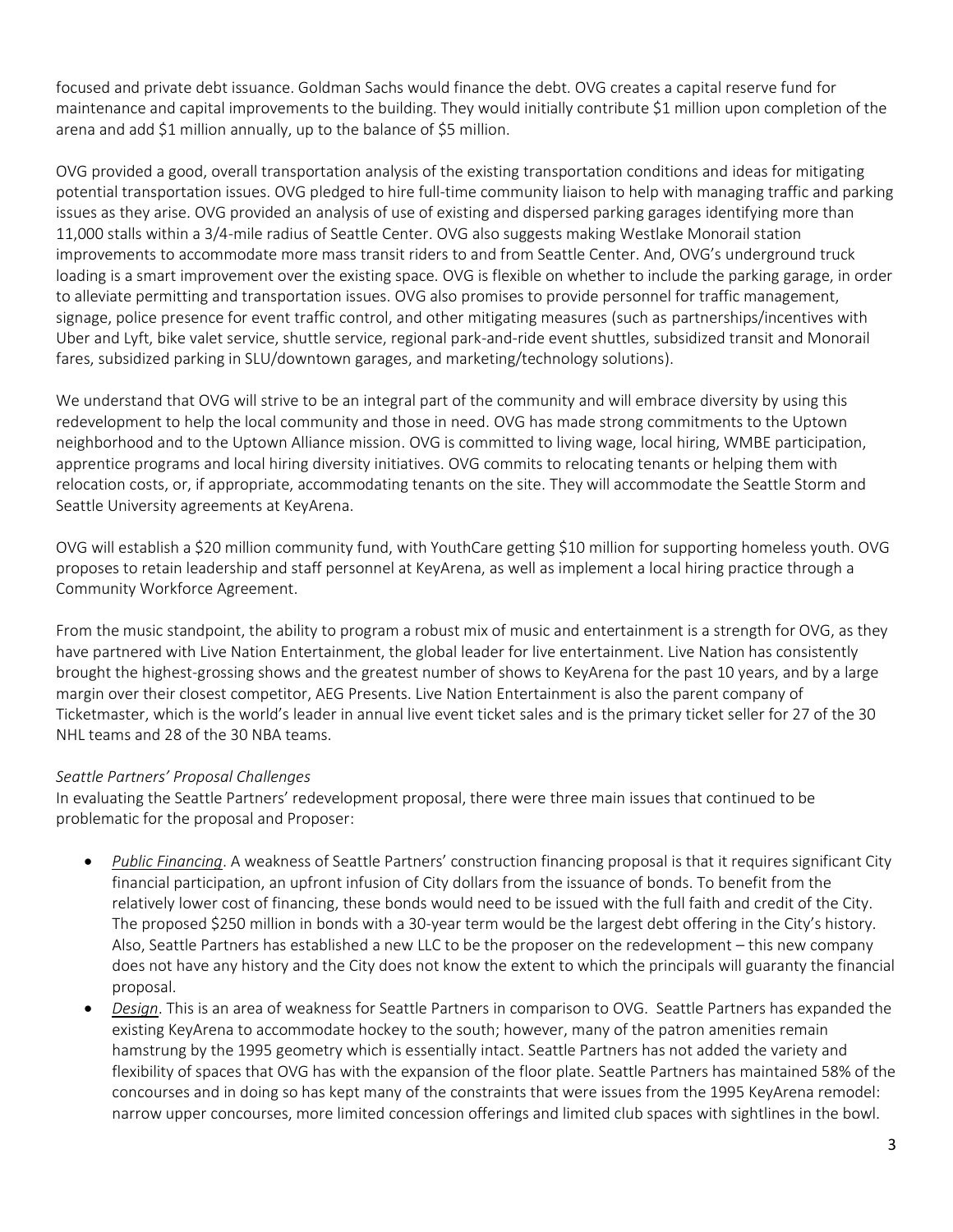There is also a strong possibility that AEG's proposed Arena design would not meet federal or local landmark preservation standards. The extension of the roofline falls out of line with what was asked for in the RFP, as the City asked for either a tear down/rebuild or a design that is respectful of the existing historic roofline.

## RSJI Analysis & Implications:

OVG believes that diversity of thought, background, and experience cultivate vibrant communities and thriving businesses. This project will be built and operated by persons who reflect the diverse communities Seattle. OVG will prioritize hiring local minority businesses and workers to design, build, operate, and maintain the arena.

With input from the City, OVG will establish metrics and targets that define a percentage goal for inclusionary hiring practices. OVG is looking at both state and local benchmarks to arrive at defined percentage goals, and will partner with the City's Race and Justice Initiative to ensure our policies and practices promote racial and socioeconomic equity.

OVG will have a full‐time position dedicated to community outreach and equitable hiring. This person will work with Tabor 100, the City, and other community organizations to promote racial and socioeconomic justice, and to engage with and to inform Women and Minority Business Enterprises about contracting opportunities. OVG will provide access to bidding for WMBEs. OVG will work with the City to designate priority zip codes to define areas that the City identifies as needing additional support in hiring efforts.

OVG looks forward to working with the Seattle Chamber of Commerce, other regional chambers of commerce, Washington RoundTable, Seattle Rotary #4, the Northwest Minority Business Council, the Breakfast Group, the Urban League of Metropolitan Seattle, and other community organizations to develop a comprehensive labor agreement that creates tangible inclusion goals and policies that allow for women, minority, and LGBTQ persons to be fully represented in the workforce. Additionally, OVG will engage in efficient and effective outreach to priority zip codes and other underrepresented groups that will have priority access to hiring for the project both in the preconstruction, construction, and operations phases.

## *Seattle Values*

Seattle is a city of rich diversity and we pride ourselves on the values we instill in our policies and practices, particularly socially responsible business practices. AEG is a subsidiary of the Anschutz Corporation, a privately held company lead by Philip Anschutz, who is known to fund ultra-conservative causes. According to numerous media outlets, Mr. Anschutz is known to have spent money to fight against civil rights for the LGBTQ community, supports the Institute for American Values -- which calls single parents "immoral," funds organizations that fight evolution and the teaching of evolution in schools, and denies climate science and promotes climate-change skepticism.

## Key Policy Issues:

- **Leverage** Once an announcement is made public, the City loses its bargaining leverage between the proposals.
- **Negotiation Terms** OED will draft negotiation terms for the Mayor's review. Also, OED will set up a Negotiation Team and have the Mayor's Office as part of its Client Group, providing guidance on the negotiations as the City moves forward with terms for an MOU. Terms will likely include:
	- o Transportation and mobility improvements
	- o Confirmation of guaranteed City revenues/taxes
	- o Commitment to the Uptown/Belltown/South Lake Union Neighborhoods
	- o Further financial due diligence
	- o Commitment to supporting Seattle Center and its tenants
- Council Engagement How to best involve the City Council during the negotiation process so that a binding MOU will be completed and approved by year-end.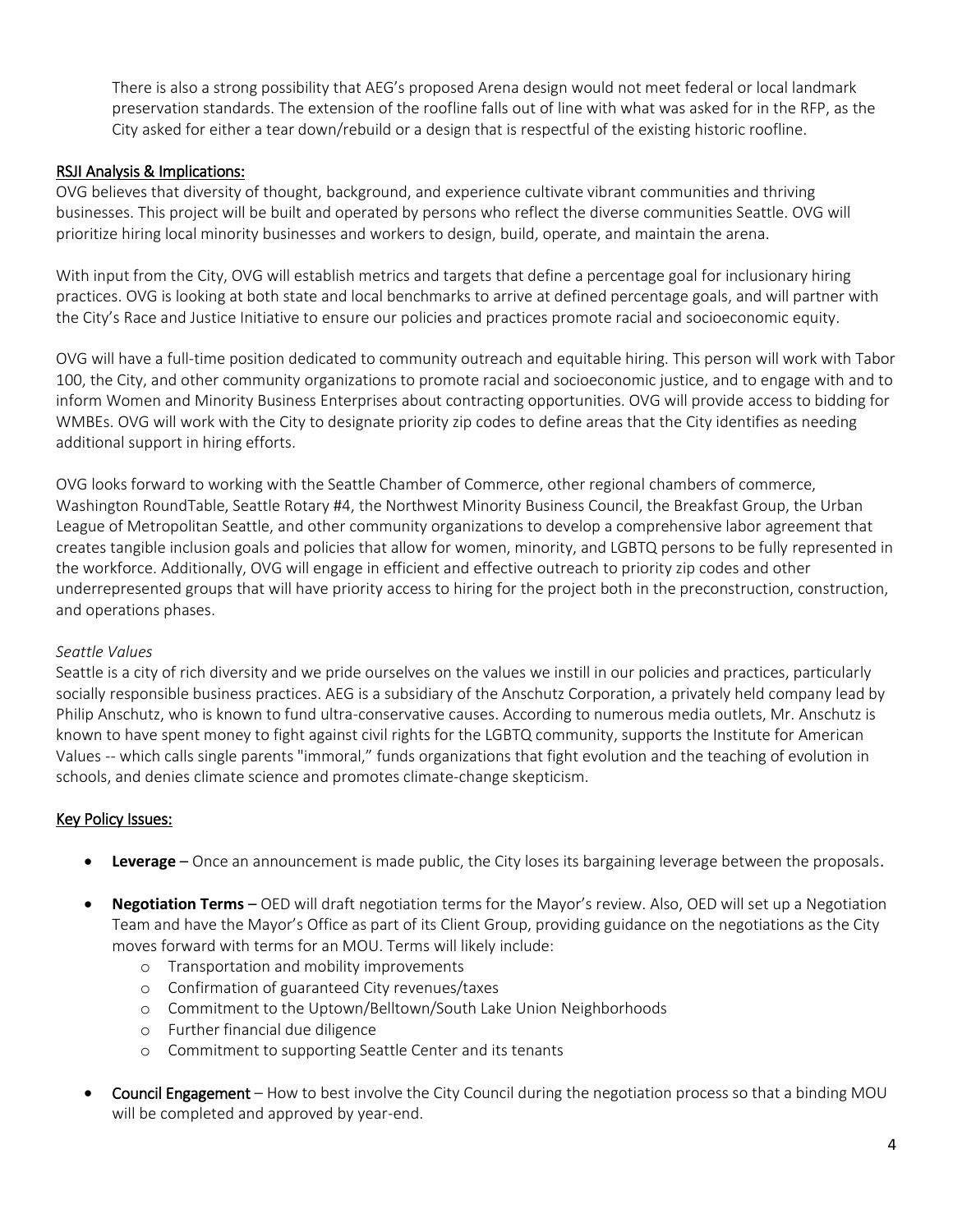## Indicate Legislation and/or Council action:

Arena Resolution – This legislation would reference the City's selection of its preferred proposal, request Council guidance as we start the negotiation process, and have the Mayor's notification letter attached.

**July**  $7<sup>th</sup>$  – The Select Committee on Civic Arenas will meet to discuss the Mayor's preferred Proposal.

Following the legislation and briefing, the next Council action will likely be the Landmark Board's recommendation to the City Council on the criteria for the KeyArena redevelopment site. These criteria are called Controls and Incentives and will determine what can and cannot be changed for each building. Finally, the City Council will review and adopt the MOU in December 2017, and finally, a Development and Lease Agreement the Executive negotiates with the Proposer.

#### **Please give a brief overview of any financial impacts:**

OVG aimed to minimize the City's financial participation as requested in the RFP. However, there is a request for City reinvestment of the incremental tax revenue derived from the arena, which would be invested annually.

On the revenue side, the City would generally receive the same level of tax revenues it currently receives, OVG would also provide the same level of parking revenue (based on average prior years 2014-16, adjusted for inflation) but the taxes and parking revenue amount above that would be invested into the project or captured by OVG. Net income from the redevelopment site is not replaced, although about half of the amount is repaid with a "credit" from incremental taxes. If the proposal is selected, there may be an opportunity to further refine the revenue streams.

#### **Proposed timeline and schedule:**

**5/31**: Deliver recommendation to Mayor

**6/1**: 2nd Meeting with EBM: Communication/Roll-out

**6/2**: Final Arena Community Advisory Panel meeting

**6/7**: EBM Announces Winning Proposal

## Supporting materials:

| Document Name             | Document Type (PDF, Word, Excel) |
|---------------------------|----------------------------------|
| Notification Letter draft | <b>PDF</b>                       |
| Resolution draft          | PDF                              |

# This document, and attached supporting materials, has been sent to relevant CBO/OPI staff, Operations Manager(s), and E-Team Lead (as applicable) 72 hours prior to submission to MO Briefings.  $\Box$

#### Please check all that may apply to this submission:

| Public Rollout Involving the Mayor     | ⊠ | Public Event Already Scheduled          |   | Legal Review Required               | ⊠ |
|----------------------------------------|---|-----------------------------------------|---|-------------------------------------|---|
| Legislation (to write, transmit, etc.) |   | $\boxtimes$ Significant Budget Impacts  | ⊠ | <b>Operational Support Required</b> |   |
| <b>Communications Strategy Needed</b>  |   | $\boxtimes$ Significant Policy Impacts  | ⊠ | IDT or Cabinet Involved             |   |
| <b>Council Briefing Upcoming</b>       |   | $\boxtimes$ SLI Response Due to Council |   | Other (Specify in Summary)          |   |

## SECTION B: BASIC INFORMATION

1. Name of Submitter: Karl Stickel

#### 2. Department Origin of Submission: OED

3. Please list all departments involved or impacted by this issue: MO, OED, CBO, CEN, LEG, SDOT, SDCI, OPCD, DON, SDHR, SOCR, FAS, OPI, LAW, OIR